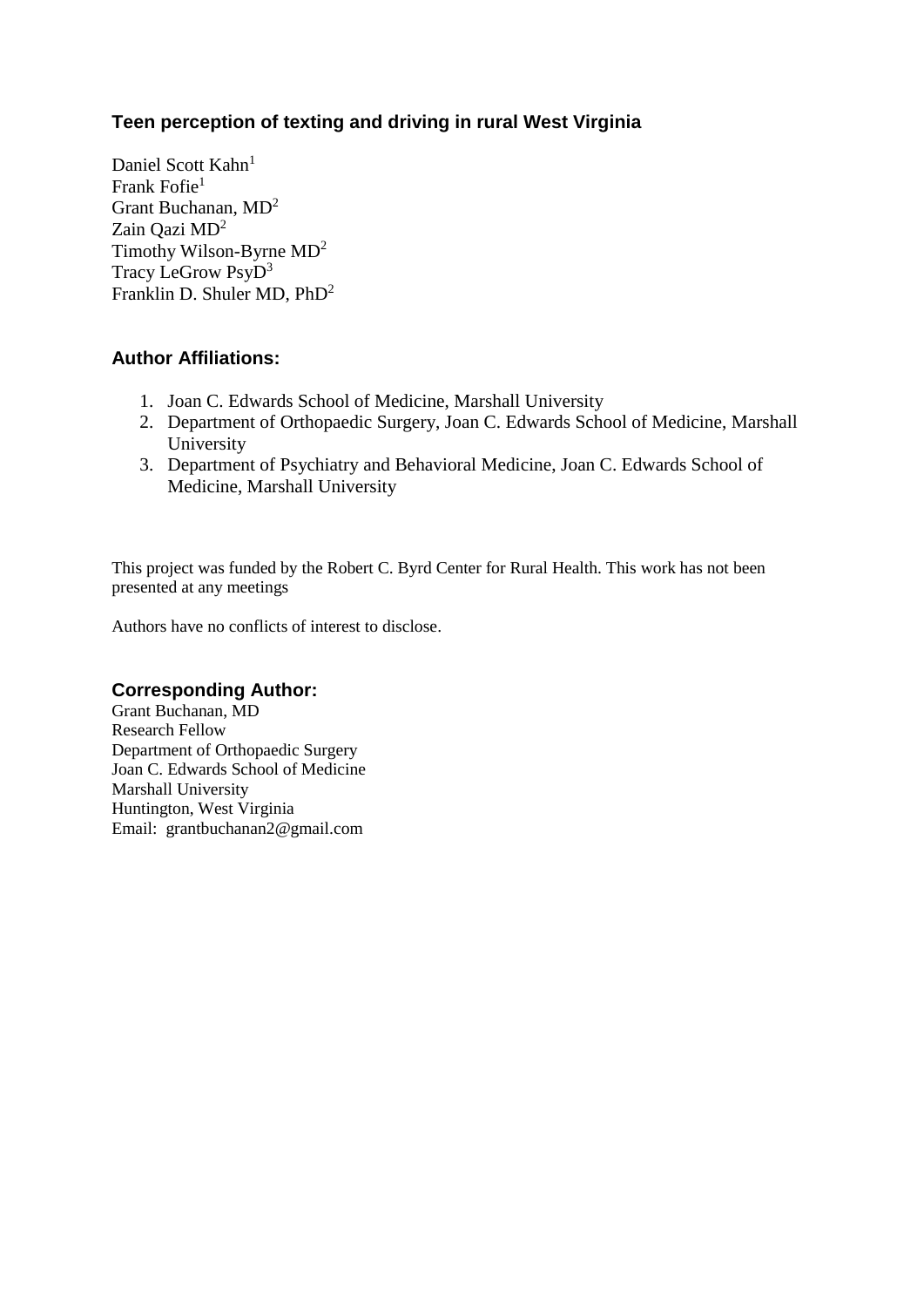#### **Introduction**

In the last decade, texting and driving has evolved into a serious problem among the adolescent population. Motor vehicle crashes are now the number one cause of fatality for teenagers.<sup>[1-3](#page-6-0)</sup> In 2013 alone, there were over 2000 deaths and nearly 250,000 injuries to teens aged 16-19 from motor vehicle accidents.<sup>[2](#page-6-1)</sup> Approximately half of these accidents were the result of distracted driving, with text messaging being a major source of distraction.<sup>[1-4](#page-6-0)</sup> Research has shown that 94% of teens acknowledge that texting and driving is dangerous, yet over  $1/3$  continue to text and drive.<sup>[1,](#page-6-0) [5](#page-6-2)</sup> As of 2015, 47 states have instituted laws banning texting and driving; despite these changes, teens continue to text and drive.<sup>[1-3,](#page-6-0) [5,](#page-6-2) [6](#page-6-3)</sup> Considering the potentially devastating impact of texting and driving, additional steps must be taken to reduce this behavior among the adolescent population.

The goal of this study was to determine if education could effectively raise awareness of the dangers of texting and driving and positively influence the behavior of rural West Virginia teens. The authors hypothesized that although teens are aware of the dangers of texting and driving, they continue to engage in this risky behavior, and that education would significantly improve awareness of the dangers of texting and driving and reduce the number of teens who exhibit this behavior.

### **Methods**

This study received IRB approval and informed consent and assent was obtained from all subjects and their parents, as many participants were minors. Five rural West Virginia high schools in Logan, Lincoln, and Wayne counties participated in the study. Senior students were administered a 20 question survey to assess their driving behavior (Table 1). After completing the survey, students received a 20-minute lecture explaining how texting and driving can impair driving ability and showing graphic images of accidents resulting from texting and driving. After three months, students were emailed the same survey to determine whether their driving behavior had changed. Pre and post-lecture responses were compiled in Microsoft Excel<sup>®</sup>. Statistical analysis involved a Z-score test for two proportions, which was performed using Stata 13.0 (College Station, TX).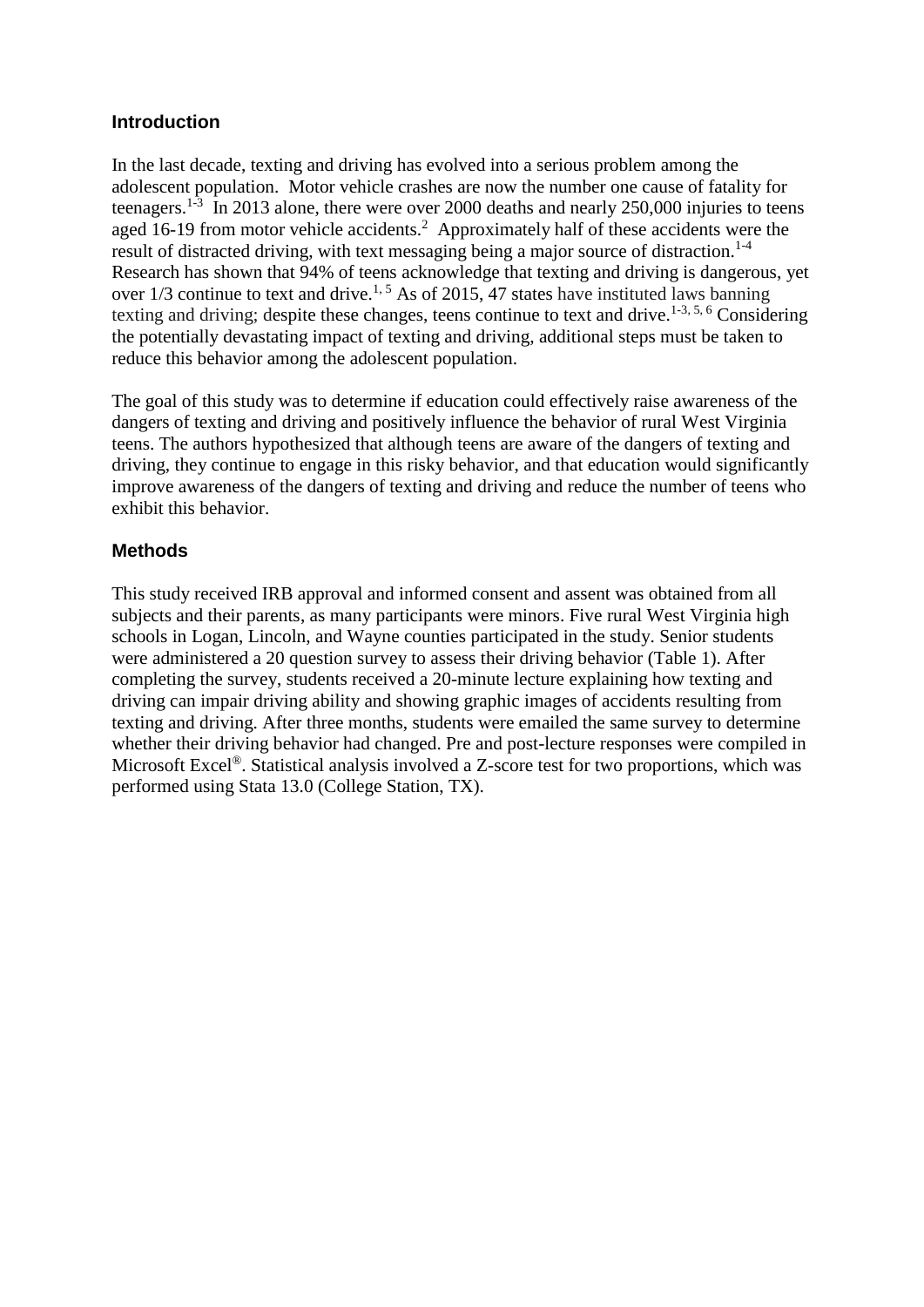| What is your gender?                                                                      | Male                  |                          |            |     | Female            |            |                           |           |           |              |               |
|-------------------------------------------------------------------------------------------|-----------------------|--------------------------|------------|-----|-------------------|------------|---------------------------|-----------|-----------|--------------|---------------|
| How old are you?                                                                          |                       |                          |            |     |                   |            |                           |           |           |              |               |
| Have you completed<br>driver's education?                                                 | Yes                   |                          |            |     |                   |            | N <sub>o</sub>            |           |           |              |               |
| Do you have a learner's<br>permit or license?                                             | License               |                          |            |     | Permit<br>Neither |            |                           |           |           |              |               |
| How long have you<br>been driving?                                                        | <b>Not</b><br>driving |                          | $<$ 1 year |     |                   | 1-2 years  |                           | 2-3 years |           | $>3$ years   |               |
| Do you have your own<br>car?                                                              | Yes<br>N <sub>0</sub> |                          |            |     |                   |            |                           |           |           |              |               |
| How dangerous do you<br>think texting and<br>driving is?                                  | Not at all<br>Mildly  |                          |            |     | Moderately        |            |                           |           | Very      |              |               |
| How concerned are you<br>about having a serious<br>accident while texting<br>and driving? | Not at all            | Mildly                   |            |     |                   | Moderately |                           |           |           | Very         |               |
| In the past week, how<br>many miles have you<br>driven per day?                           | $\theta$              |                          | $1 - 10$   |     | $11 - 20$         |            | $21 - 30$                 |           |           | $31 - 40$    | >40           |
| In the past week, how<br>many times have you<br>texted while driving?                     | $\theta$              |                          | $1 - 10$   |     | 11-20             |            | $21 - 30$                 |           | $31 - 40$ |              | >40           |
| In the past week, how<br>many texts have you<br>read while driving?                       | $\theta$              |                          | $1 - 10$   |     | $11 - 20$         |            | $21 - 30$                 |           |           | $31 - 40$    | >40           |
| In the past week, how<br>many texts have you<br>responded to while<br>driving?            | $\boldsymbol{0}$      |                          | $1 - 10$   |     | $11 - 20$         |            | $21 - 30$                 |           | $31 - 40$ |              | >40           |
| In the past week, how<br>many phone calls have<br>you answered while<br>driving?          | $\theta$              |                          | $1 - 10$   |     | $11 - 20$         |            | 21-30                     |           | $31 - 40$ |              | $>40$         |
| In the past week, how<br>many phone calls have<br>you made while<br>driving?              | $\boldsymbol{0}$      |                          | $1 - 10$   |     | 11-20             |            | 21-30                     |           | $31 - 40$ |              | >40           |
| In the past week, how<br>many times have you<br>ridden with drivers who<br>text?          | $\overline{0}$        |                          | $1 - 10$   |     | 11-20             |            | 21-30                     |           | $31 - 40$ |              | >40           |
| What types of things do<br>you text about?                                                | Future<br>plans       | <b>Status</b><br>updates |            | ing | Map<br>Chatt      |            | directi<br>Twitter<br>ons |           |           | Snap<br>chat | Face-<br>book |

Figure 1. Survey administered to students to assess driving behavior.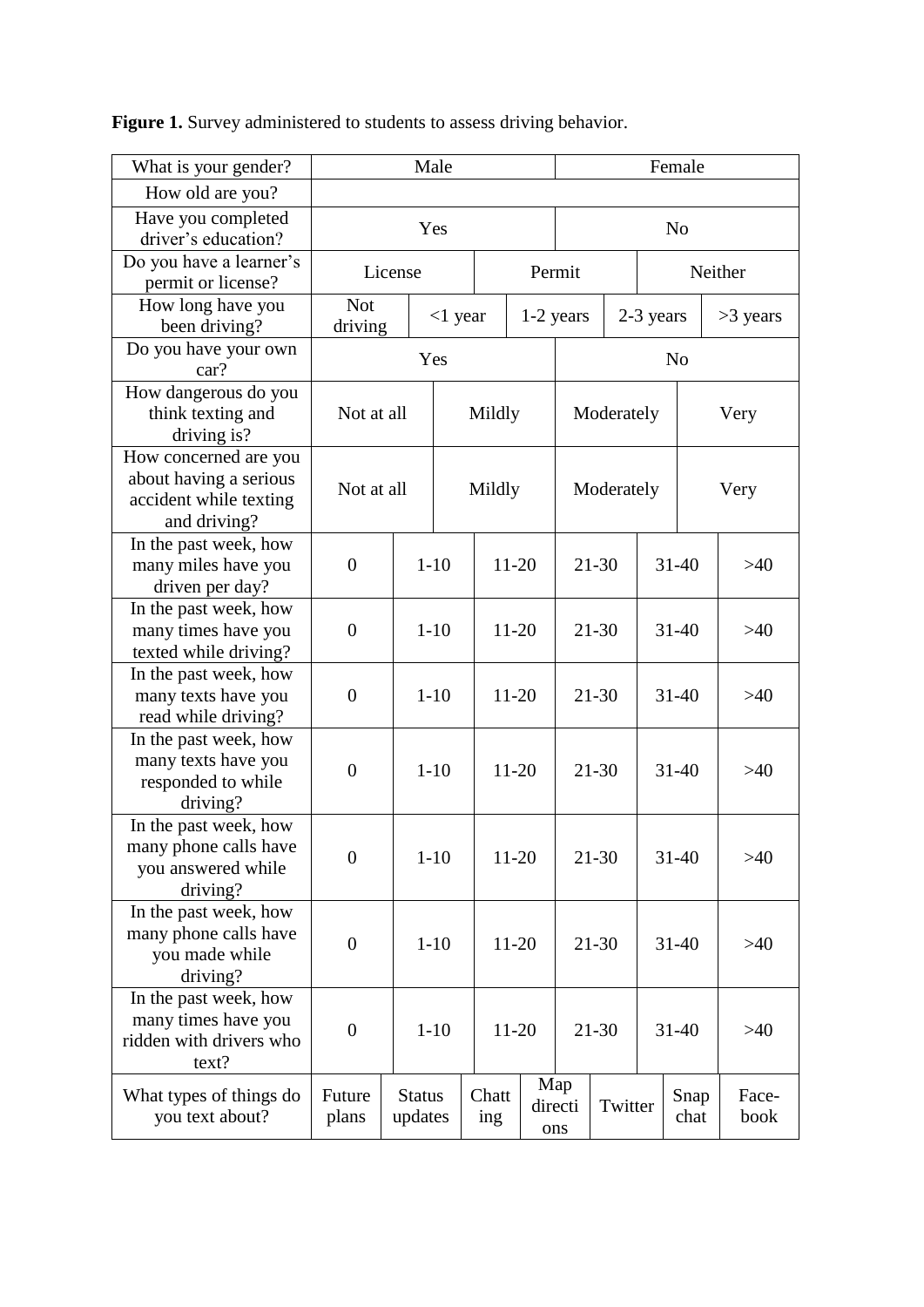| Is texting and driving<br>legal is you are older<br>than 18?                                                 | Yes                                     |                     | N <sub>0</sub> |                |  |              |  |
|--------------------------------------------------------------------------------------------------------------|-----------------------------------------|---------------------|----------------|----------------|--|--------------|--|
| Is texting and driving<br>legal in West Virginia?                                                            | Yes                                     |                     | N <sub>o</sub> |                |  |              |  |
| Compared to alcohol,<br>how does texting affect<br>your driving ability?                                     | <b>Hinders</b> less<br>Hinders the same |                     |                | Hinders more   |  |              |  |
| Have you ever come<br>close to having an<br>accident because you<br>were texting or talking<br>on the phone? | Yes                                     |                     |                | N <sub>0</sub> |  |              |  |
| How often do you wear<br>a seatbelt?                                                                         | Always                                  | Most of the<br>time |                | Sometimes      |  | <b>Never</b> |  |
| In the past month, how<br>many times have you<br>drank alcohol and<br>driven?                                | $\overline{0}$                          |                     | $1 - 5$        | $5-10$         |  | >10          |  |
| How many people do<br>you know who have had<br>a bad car accident?                                           | $\overline{0}$                          |                     | $1-5$          | $5-10$         |  | >10          |  |
| How many people do<br>you know who have had<br>a bad car accident<br>because of texting?                     | $\overline{0}$                          |                     | $1 - 5$        | $5-10$         |  | >10          |  |
| Do you know anyone<br>who was killed in a car<br>accident?                                                   | Yes                                     |                     |                | N <sub>o</sub> |  |              |  |

## **Results**

A total of 143 students completed the pre-lecture survey, and 74 completed the post-lecture survey. Among the pre-lecture participants, the average age was 17.8 years; 52% were male and 48% were female. Approximately 64% possessed a driver's license, 26% had learner's permits, and 10% had neither. When asked how long they had been driving, 43% had been driving less than a year, 14% between 1-2 years, 33% between 2-3 years, and 10% between 3-4 years. Of those who drove, 63% had access to their own car.

Approximately 57% of students admitted to either reading or sending text messages while driving in the past week, and 88% had ridden with a driver who texted. Approximately 73% of students believed that texting and driving was 'very' dangerous. Around 19% of students admitted that they had come close to having an accident because they were texting or talking on the phone while driving. Furthermore, 59% admitted to talking on the phone (both placed and answered) while driving in the past week. Around 11% admitted to drinking and driving within the past month, and  $32\%$  had ridden with a driver who had been drinking. The majority of students (62%) knew someone who had been killed in a car accident, and 36% knew someone who had been in an accident because of texting. Lastly, 27% of students believed texting and driving to be legal after 18.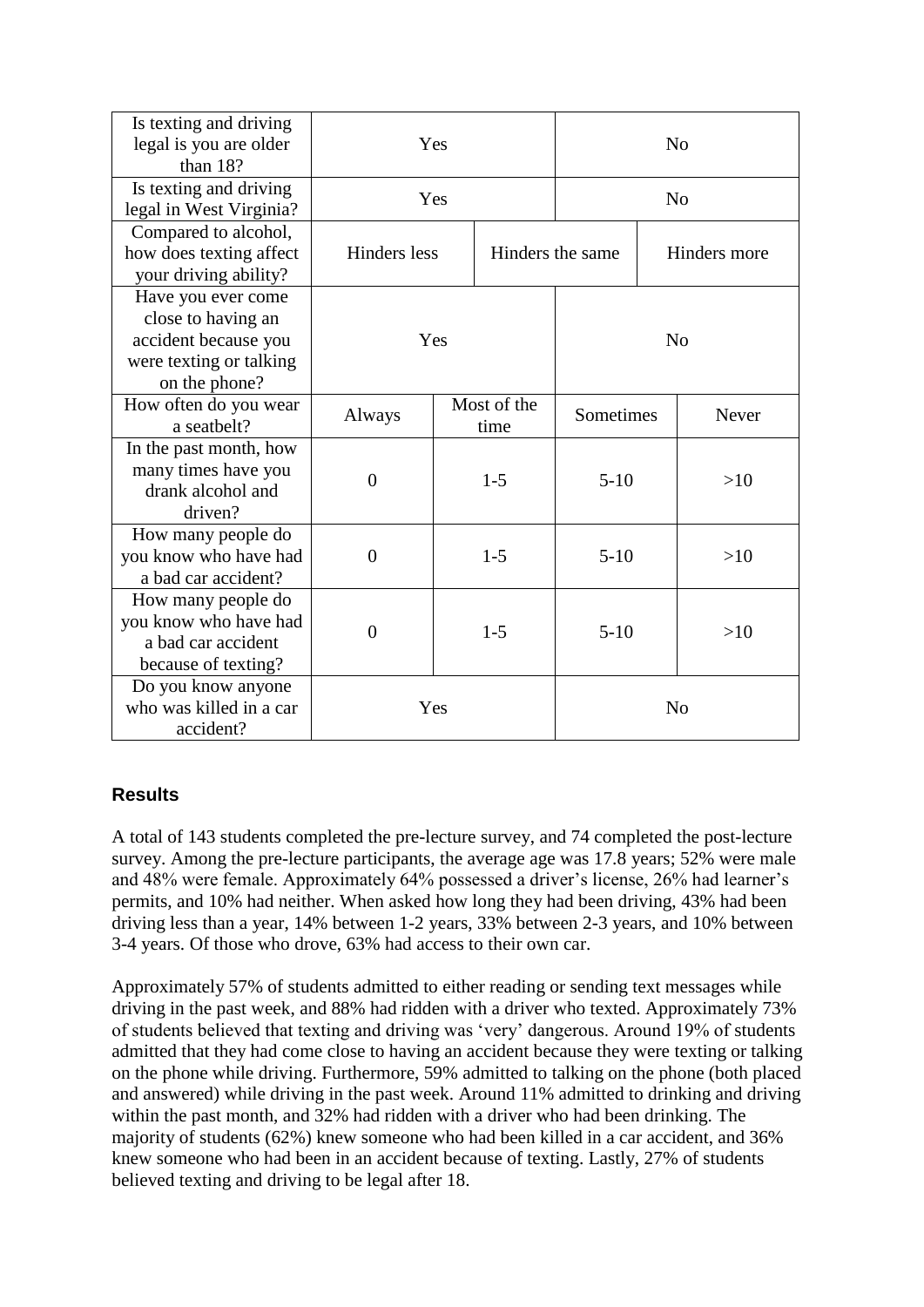When pre and post-lecture survey responses were compared, there were no statistically significant differences ( $p < 0.05$ ) in the teens' perception of the danger of texting and driving, how concerned they were about being in an accident while texting and driving, how often they text while driving, and how many phone calls they make while driving (Table 1).

|                                                                                                      | Pre-test<br>$(n=143)$ | Post-test<br>$(n=74)$ | Z-score | p-value |
|------------------------------------------------------------------------------------------------------|-----------------------|-----------------------|---------|---------|
| Proportion that<br>perceived texting and<br>driving to be 'very'<br>dangerous                        | 73%                   | 84%                   | $-1.72$ | 0.086   |
| Proportion that were<br>'very' concerned about<br>having an accident<br>while texting and<br>driving | 51%                   | 62%                   | $-1.51$ | 0.132   |
| Proportion admitting<br>to texting and driving                                                       | 57%                   | 53%                   | 0.55    | 0.580   |
| Proportion admitting<br>to talking on the phone<br>while driving                                     | 59%                   | 54%                   | 0.66    | 0.508   |

**Table 1.** Comparison of pre-test and post-test survey responses.

## **Discussion**

Although the educational session failed to alter teenage driving behavior in a statistically significant manner, the results reveal that distracted driving is highly prevalent among rural West Virginia teens. Nearly half of teens admitted to reading and responding to text messages while driving. Additionally, 59% made phone calls while driving; using a hand-held phone while driving also constitutes distracted driving and is illegal for novice drivers in 37 states including West Virginia. Another alarming finding was that 11% of teens admitted to drinking and driving. Teens exhibited these behaviors despite the majority (73%) acknowledging that texting and driving is very dangerous.

Prior research has shown that young drivers possess a false sense of confidence in their driving skills, claiming that they feel comfortable texting and driving without fear of causing an accident.<sup>[1](file:///C:/Users/Sona/Desktop/sona%20edits%201039%20Teen%20texting.doc%23_ENREF_1)</sup> However, teens who text and drive are 23 times more likely to have an accident than their non-distracted counterparts.<sup>[1](file:///C:/Users/Sona/Desktop/sona%20edits%201039%20Teen%20texting.doc%23_ENREF_1)</sup> It has even been found that texting can be more disruptive than driving under the influence of alcohol and cannabis.<sup>[7,](file:///C:/Users/Sona/Desktop/sona%20edits%201039%20Teen%20texting.doc%23_ENREF_7)8</sup> Studies have shown a delayed reaction time and lateral position deviation during the act of texting while operating a vehicle.<sup>[7,](file:///C:/Users/Sona/Desktop/sona%20edits%201039%20Teen%20texting.doc%23_ENREF_7) [8](file:///C:/Users/Sona/Desktop/sona%20edits%201039%20Teen%20texting.doc%23_ENREF_8)</sup> It should come as no surprise that impairing a driver's visual, mental, and physical capacity, regardless of speed, leads to more accidents.<sup>[1,](file:///C:/Users/Sona/Desktop/sona%20edits%201039%20Teen%20texting.doc%23_ENREF_1) [4,](file:///C:/Users/Sona/Desktop/sona%20edits%201039%20Teen%20texting.doc%23_ENREF_4) [5,](file:///C:/Users/Sona/Desktop/sona%20edits%201039%20Teen%20texting.doc%23_ENREF_5) [7](file:///C:/Users/Sona/Desktop/sona%20edits%201039%20Teen%20texting.doc%23_ENREF_7)</sup>

Adolescents' false sense of self-assurance, tendency towards riskier behavior, lack of experience, and inability to multitask increases their probability of an accident.<sup>[9-12](file:///C:/Users/Sona/Desktop/sona%20edits%201039%20Teen%20texting.doc%23_ENREF_9)</sup> There is evidence that drivers who participate in drivers' education demonstrate safer driving habits during their first year driving before declining after  $18$  months.<sup>[11,](file:///C:/Users/Sona/Desktop/sona%20edits%201039%20Teen%20texting.doc%23_ENREF_11) [12](file:///C:/Users/Sona/Desktop/sona%20edits%201039%20Teen%20texting.doc%23_ENREF_12)</sup> Also, teens that make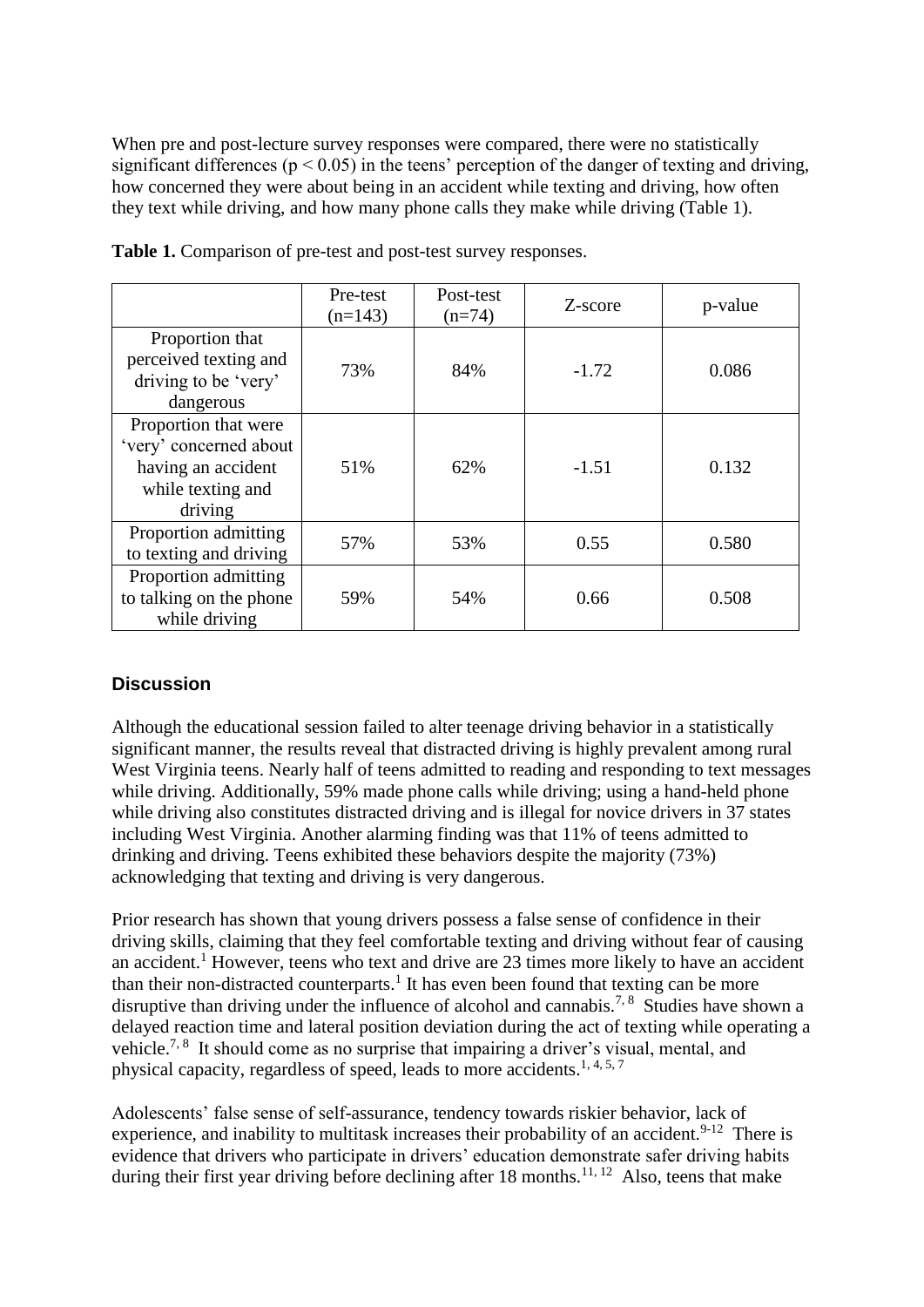more conscientious decisions tend to have lower accident rates.<sup>[11,](file:///C:/Users/Sona/Desktop/sona%20edits%201039%20Teen%20texting.doc%23_ENREF_11) [12](file:///C:/Users/Sona/Desktop/sona%20edits%201039%20Teen%20texting.doc%23_ENREF_12)</sup> It is imperative that the adolescent population is challenged to be more conscientious and practice safer driving habits.

This study failed to observe an improvement in teen driving behavior after an educational session. The failure to alter driving behavior may be largely due to the fact that teens already acknowledged that texting and driving was dangerous and continued to engage regardless. Perhaps other methods would be more effective at reducing texting while driving.

A number of cell phone applications have been developed to help combat distracted driving.<sup>[13-16](file:///C:/Users/Sona/Desktop/sona%20edits%201039%20Teen%20texting.doc%23_ENREF_13)</sup> These applications are capable of disabling text messaging functions when a vehicle is in motion, and some will notify parents when a teen attempts to use their phone while driving. This technology shows promise in reducing distracted driving. However, these applications often require the initiative of a parent to install and monitor the system as well as pay a subscription fee, which may pose a barrier. Many parents may be uninterested in installing such an application because they also text and drive, as this behavior is not limited to adolescents.

The ability of this study to measure a change in teen behavior was severely limited by a high rate of attrition, with only 52% completing the post-lecture survey. Furthermore, a single 20 minute lecture may have been insufficient to effect a lasting change in adolescent behavior. More research is needed to establish an effective strategy to reduce texting and driving.

## **Conclusion**

This study revealed that texting and driving is highly prevalent among rural West Virginia teens, with 57% of teens admitting to exhibiting this behavior. Around 73% of teens agreed that texting and driving was very dangerous, but many continued to do so regardless. Additionally, 59% admitted to talking on the phone while driving, and 11% admitted to drinking and driving. This study failed to observe any effect of a single lecture at reducing texting and driving behavior among the study population; there was no statistically significant increase in the proportion of teens that thought texting and driving was very dangerous  $(p=0.086)$ , and there was no statistically significant decrease in the proportion of teens who admitted to texting and driving  $(p=0.580)$ . More research is needed to establish an effective way to reduce this dangerous behavior.